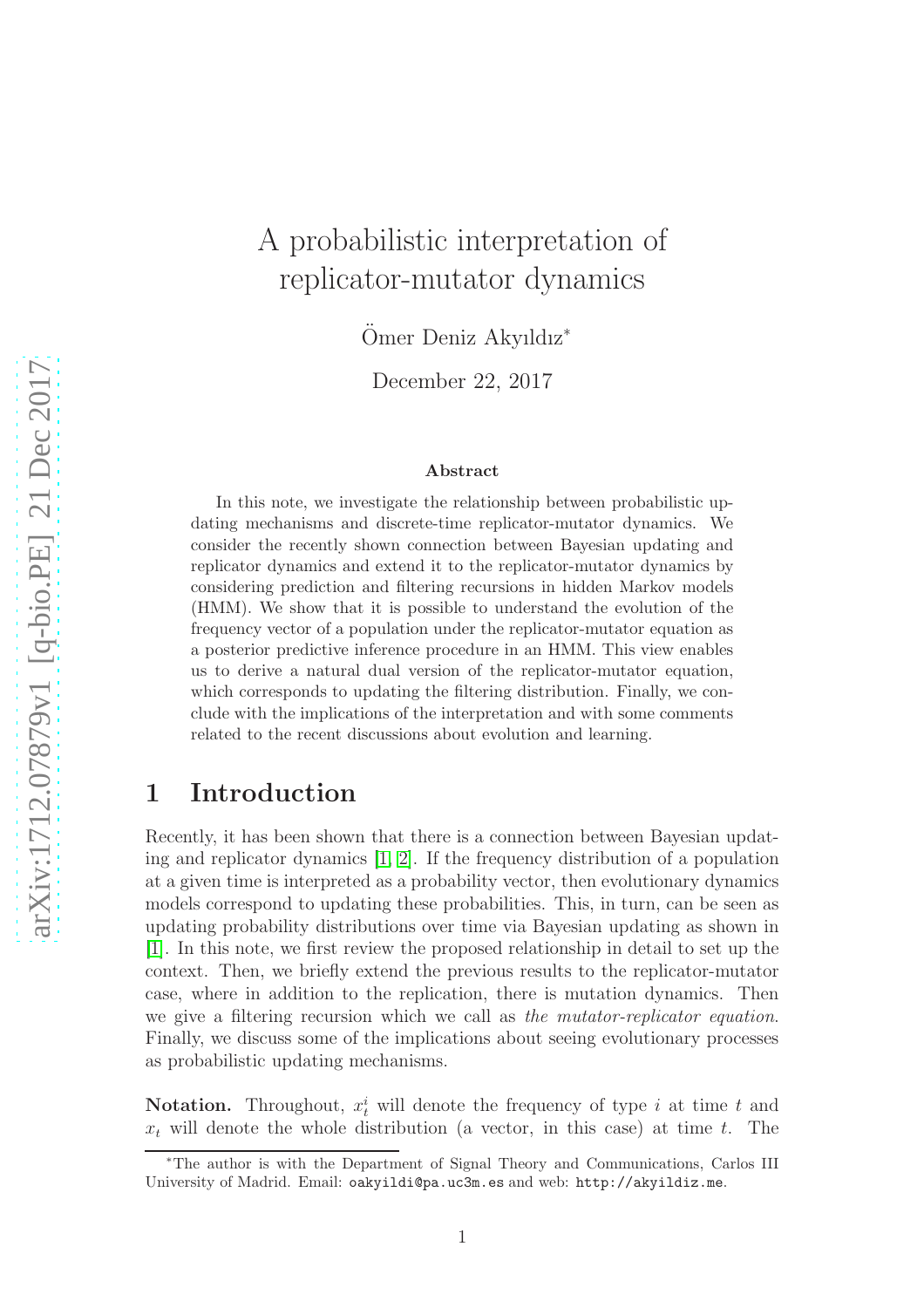fitness function for type i is denoted with  $f_i$ . The average fitness will be given by  $\bar{f}_t = \sum_j x_t^j f_j$ . We will denote a generic probability measure over a discrete state space with  $\mathbb{P}_t$  to denote the distribution of the population at time t and  $\varphi_t(\cdot)$  will be the likelihood. We assume there are n competing types. We define a state-space  $S = \{1, \ldots, n\}$ . To highlight the correspondence, we note that  $x_t^i = \mathbb{P}_t(\theta = i)$  and  $\varphi_t(i) = f_i(\cdot)$  (the argument will depend on the context). Relevant notation will be introduced further when needed.

### 2 Evolutionary dynamics as Bayesian inference

### 2.1 Replicator dynamics as Bayesian updating

Consider the *discrete time* replicator dynamics which is defined as [\[3\]](#page-5-2),

<span id="page-1-1"></span>
$$
x_t^i = x_{t-1}^i \frac{f_i(x_{t-1})}{\bar{f}_t} \tag{1}
$$

where  $x_t^i$  is the frequency of the population of *i*th type and  $f_i$  is the fitness function of *i*th type and  $\bar{f}_t$  is the mean fitness given by,

$$
\bar{f}_t = \sum_j x_{t-1}^j f_j(x_{t-1}).
$$

Next, let us define a random variable  $\theta$  defined on S where  $S = \{1, \ldots, n\}$ . This random variable models the probability of a single individual belongs to a certain type, as the frequency can be interpreted this way [\[4\]](#page-5-3). Therefore, we write  $x_t^i = \mathbb{P}_t(\theta = i)^1$  $x_t^i = \mathbb{P}_t(\theta = i)^1$ .

Assume that, at time  $t - 1$ , we have  $\mathbb{P}_{t-1}(\theta)$  describing the frequencies of species. Given the likelihood (or the fitness potential)  $\varphi_t(\theta)$ , we can update this probability distribution via the Bayes' rule as [\[1\]](#page-5-0),

<span id="page-1-2"></span>
$$
\mathbb{P}_t(\theta) = \mathbb{P}_{t-1}(\theta) \frac{\varphi_t(\theta)}{\sum_{\theta' \in \mathcal{S}} \mathbb{P}_{t-1}(\theta') \varphi_t(\theta')}.
$$
\n(2)

It is possible to see that [\(1\)](#page-1-1) and [\(2\)](#page-1-2) describe the exact same relationship [\[1,](#page-5-0) [2\]](#page-5-1). For this to work, we need to put  $f_i(x_{t-1}) = \varphi_t(i)$ , i.e., define a likelihood that depends on the whole distribution of previous time. This interpretation of the replicator dynamics as Bayesian updating was pointed out by [\[1,](#page-5-0) [2\]](#page-5-1). The replicator equation is more general since the likelihood in the Bayesian context does not depend on the whole distribution [\[1\]](#page-5-0).

### 2.2 Replicator-mutator dynamics as Bayesian inference

If the replicator dynamics is Bayesian updating, it is natural to expect that there must be a dynamic Bayesian version for the replicator-mutator dynamics.

<span id="page-1-0"></span><sup>&</sup>lt;sup>1</sup>Note that, with a slight abuse of notation,  $\mathbb{P}(i)$  and  $\mathbb{P}(\theta = i)$  denotes the same quantity for each  $i \in \mathcal{S}$ .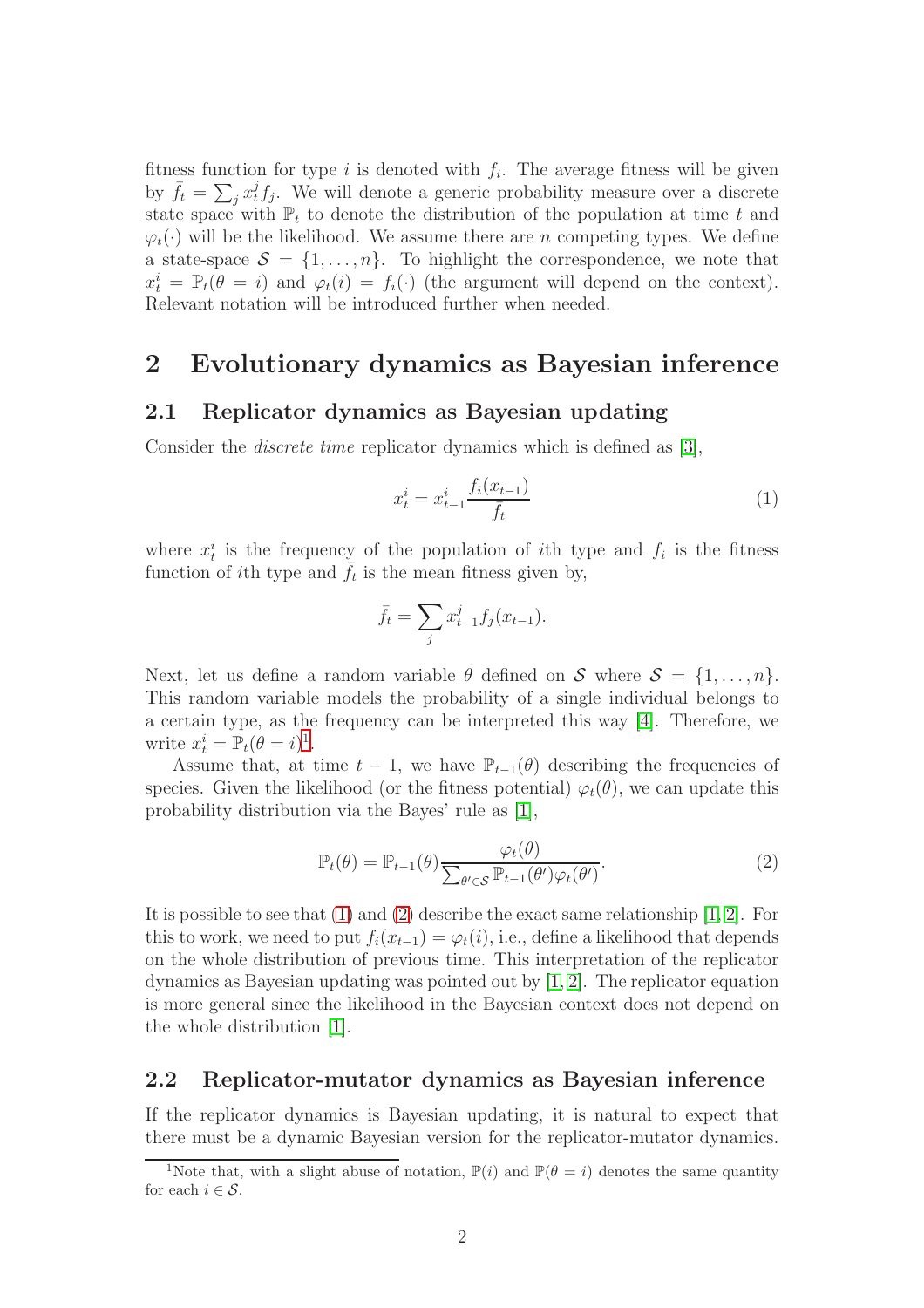As a straightforward dynamic extension of Bayesian updating, it is tempting to consider the prediction and filtering recursions (the latter is known as *the optimal Bayesian filter* [\[5\]](#page-5-4), see [\[6\]](#page-5-5) for an accessible treatment) to see what they mean in the evolutionary dynamics context.

To begin with, we recall that the replicator-mutator equation, which has received a significant attention and widely used, can be described as [\[7,](#page-5-6) [8\]](#page-5-7),

$$
x_t^i = \frac{\sum_j f_j(x_{t-1}) x_{t-1}^j K_{ji}}{\sum_j f_j x_{t-1}^j}
$$
\n(3)

where  $K_{ji}$  is a transition matrix, i.e.,

<span id="page-2-2"></span><span id="page-2-0"></span>
$$
\sum_i K_{ji} = 1
$$

for every  $j \in \mathcal{S}$ . Now consider a Markov chain  $(\theta_t)_{t>0}$  with a transition matrix,

$$
K(\theta_t = i | \theta_{t-1} = j) = K_{ji}.
$$

Our aim is to come up with a probabilistic interpretation of [\(3\)](#page-2-0) as an update of conditional distributions of  $(\theta_t)_{t\geq 0}$  given the sequence of "observations".

We derive the replicator-mutator equation as a probabilistic update by putting  $\varphi_{t-1}(\theta_{t-1} = i) = f_i(x_{t-1})$ . Then in the probabilistic setup, we get,

$$
\mathbb{P}_{t}(\theta_{t}) = \frac{\sum_{\theta'_{t-1} \in \mathcal{S}} \mathbb{P}_{t-1}(\theta'_{t-1}) K(\theta_{t} | \theta'_{t-1}) \varphi_{t-1}(\theta'_{t-1})}{\sum_{\theta'_{t-1} \in \mathcal{S}} \mathbb{P}_{t-1}(\theta'_{t-1}) \varphi_{t}(\theta'_{t-1})}.
$$
\n(4)

We can immediately recognize this recursion as the prediction recursion of a hid-den Markov model (HMM)<sup>[2](#page-2-1)</sup> [\[9\]](#page-5-8). That is,  $\mathbb{P}_{t-1}(\theta_{t-1})$  is the predictive distribution at time  $t - 1$  given all the data up to time  $t - 2$ . The recursion [\(4\)](#page-2-2) is a map acting between the space of probability distributions and it maps the predictive distribution  $\mathbb{P}_{t-1}(\theta_{t-1})$  of time  $t-1$  to the predictive distribution  $\mathbb{P}_t(\theta_t)$  of time t. So the replicator-mutator dynamics can be thought of as employing Bayesian prediction in an HMM with a likelihood depends on the whole probability distribution of the previous time. *Observations* in this setting are implicit in the fitness functions as the values of the fitness functions can be reinterpreted as *evaluations* of the likelihood with an implicit data sequence. The posterior predictive distribution over hidden states exactly coincides with the frequencies of the population given by the replicator-mutator equation.

$$
p(\theta_t|y_{1:t-1}) = \frac{\int_{\Theta} p(\theta_{t-1}|y_{1:t-2}) K(\theta_t|\theta_{t-1}) g(y_{t-1}|\theta_{t-1}) d\theta_{t-1}}{\int_{\Theta} p(\theta_{t-1}|y_{1:t-2}) g(y_{t-1}|\theta_{t-1}) d\theta_{t-1}}
$$

as the density in the nominator can be written as  $p(\theta_t, y_{t-1}|y_{1:t-2})$  and the density in the denominator can be written as  $p(y_{t-1}|y_{1:t-2})$ . Note that, for this to hold  $g(y_{t-1}|\theta_{t-1})$  need not to be a probability density.

See the concluding sections for the meaning of conditioning on  $y_{1:t-1}$  in this context.

<span id="page-2-1"></span><sup>&</sup>lt;sup>2</sup>This might be easier to see from the recursion over a continuous space  $\Theta$  and with an explicit observation sequence  $y_{1:t}$ . Consider the likelihood  $g(y_t|\theta_t)$  and the transition density  $K(\theta_t|\theta_{t-1})$ . Then, the following holds,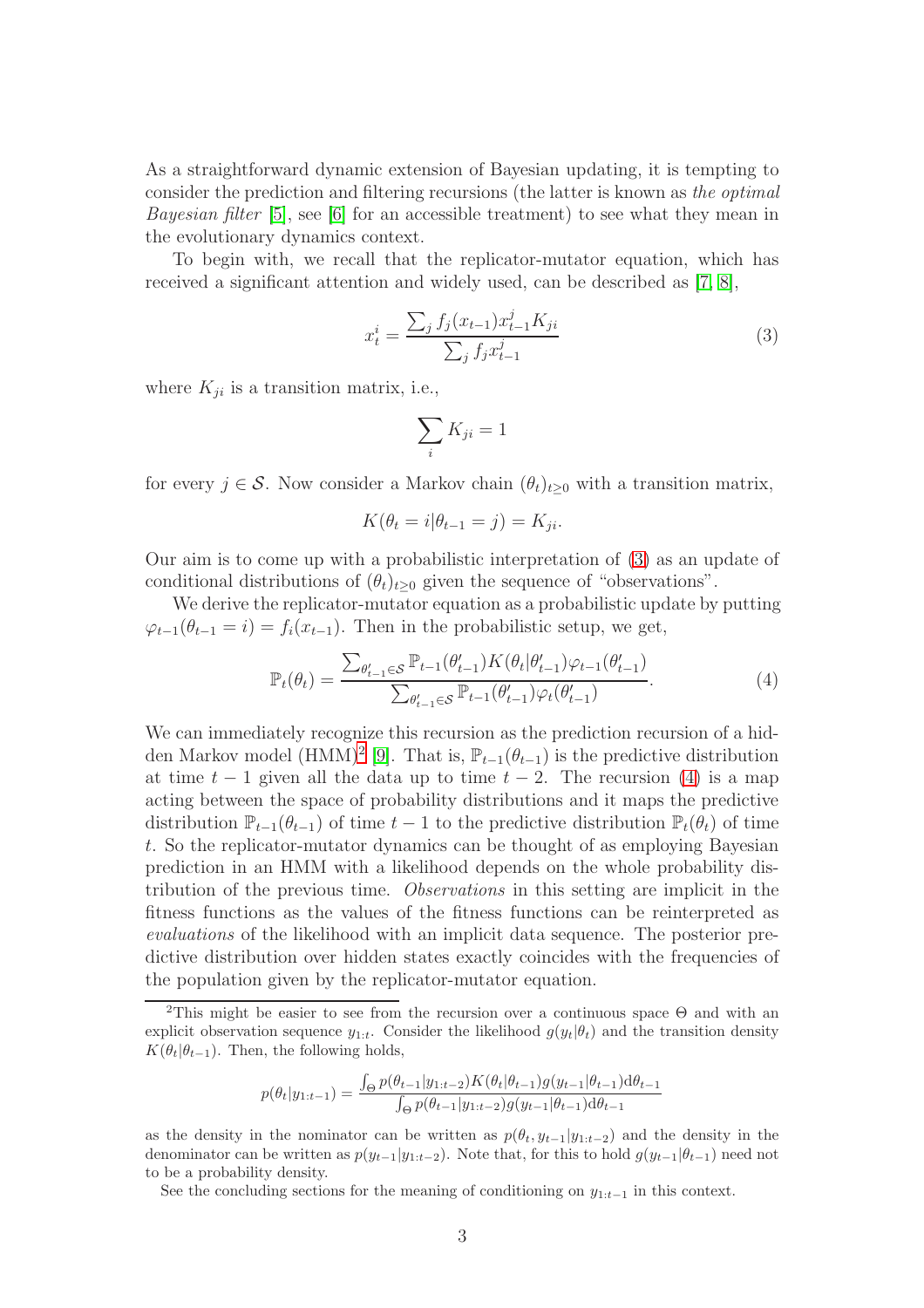#### From replicator-mutator to mutator-replicator

Now as an obvious next step, we can investigate the filtering recursion. To keep the notation similar, let us denote the filtering distribution with  $\tilde{P}_t$  and corresponding population vector with  $\tilde{x}_t$ . Then the filtering recursion can be written as,

$$
\tilde{\mathbb{P}}_t(\theta_t) = \frac{\varphi_t(\theta_t) \sum_{\theta'_{t-1} \in \mathcal{S}} \tilde{\mathbb{P}}_{t-1}(\theta'_{t-1}) K(\theta_t | \theta'_{t-1})}{\sum_{\theta'_t \in \mathcal{S}} \varphi_t(\theta'_t) \sum_{\theta'_{t-1} \in \mathcal{S}} \tilde{\mathbb{P}}_{t-1}(\theta'_{t-1}) K(\theta'_t | \theta'_{t-1})}.
$$
\n(5)

In terms of the relevant literature, we can rewrite the filtering recursion as,

<span id="page-3-0"></span>
$$
\tilde{x}_t^i = \frac{f_i(x_t) \sum_j \tilde{x}_{t-1}^j K_{ji}}{\sum_i f_i(x_t) \sum_j \tilde{x}_{t-1}^j K_{ji}},\tag{6}
$$

where  $x_t$  is defined component-wise with  $x_t^i = \sum_j \tilde{x}_{t-1}^j K_{ji}$  (which is actually the predictive distribution in the Bayesian sense, as the notation suggests – see above). This equation is different from the replicator-mutator equation. We refer to it as *the mutator-replicator equation* and it has a natural interpretation related to the replicator-mutator equation. We have shown that the Eq. [\(3\)](#page-2-0) can be interpreted as a prediction recursion (that is the most recent distribution of the population after the last replication-mutation steps, but *before* the next replication step). Similarly, the Eq. [\(6\)](#page-3-0) can be interpreted as the distribution of the population after the last mutation-replication steps but *before* the next mutation step, hence the name *mutator-replicator*. These two equations are complementary to each other in a very natural sense and it would be interesting to see if the latter recursion could be useful in the study of evolutionary dynamics.

### 3 Discussion

The interaction between two fields can be productive if this view can be taken to its natural conclusion. In the evolutionary dynamics context, there are several versions of the replicator-mutator equations which is a rich family of tools, aiming at modeling different mechanisms. One can try to make sense of some of those from a probabilistic modeling perspective to uncover the underlying probabilistic structure. Reversely, tools of the computational Bayesian statistics can be used to analyze these models, by taking an inference view on the problem or transferring the already well-known theoretical results to understand the dynamics of the models in evolutionary dynamics from a different perspective. As an example, if we compute  $\sum_{t} \bar{f}_{t}$ , this coincides with the marginal likelihood in Bayesian computation, which is also called as *the model evidence*. This is a quantity which enables us to rank different models. It could be fruitful to think about its applications in the evolutionary dynamics context, e.g., on whether it can be used to test different mutation mechanisms against each other given a specific fitness landscape.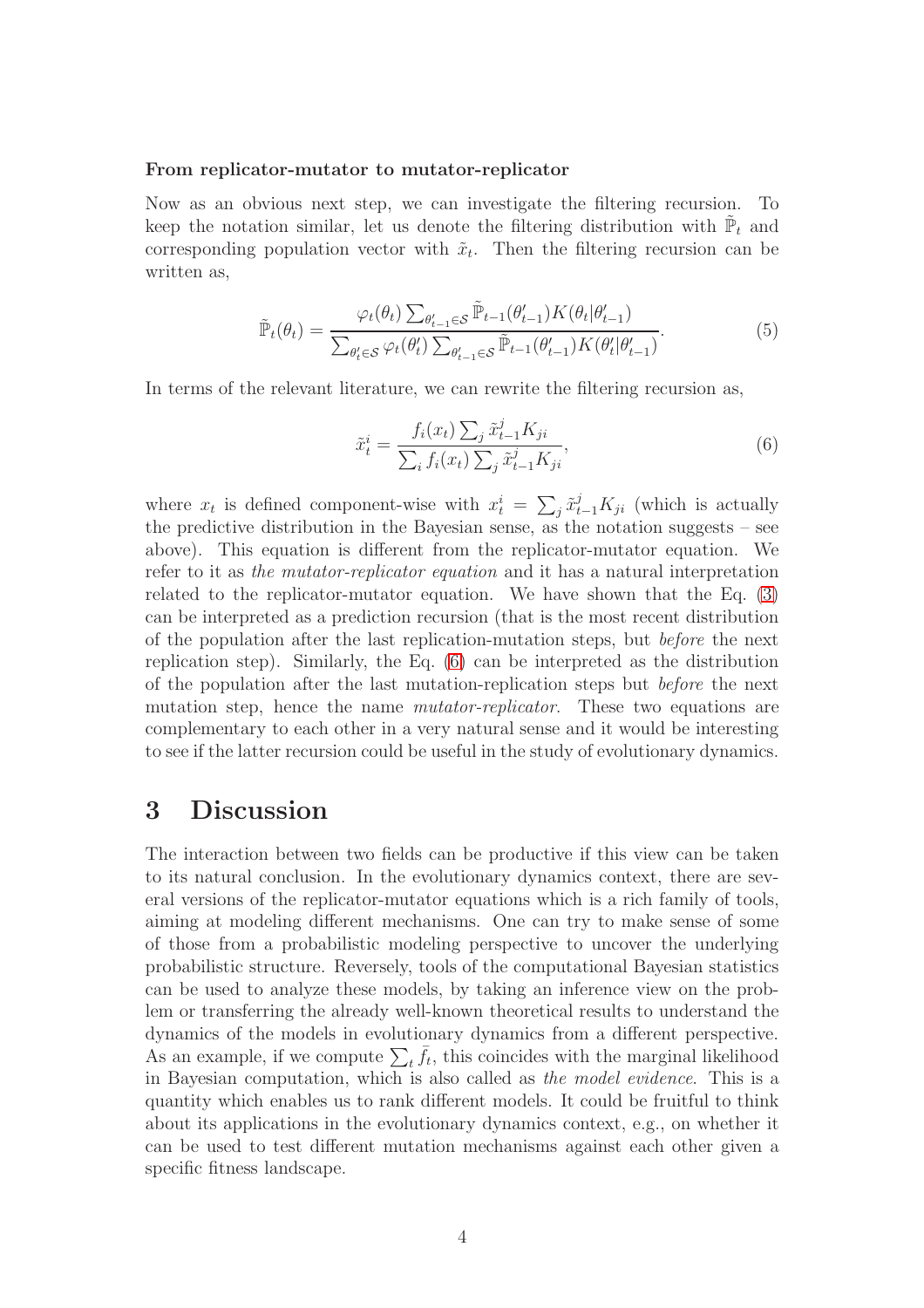We remark that this short note only proposes that *some models of evolution* can be understood as dynamic Bayesian updating mechanisms. This is also related to recent discussions about *how evolution can learn*, see e.g. [\[10\]](#page-5-9). While it is true that, under this particular replicator-mutator (or mutator-replicator) model, the distribution of the population is conditioned on all the previous evaluations (that can be regarded as implicit observations from the environment), it does not follow immediately that the evolution can utilize past information entirely, as a learning algorithm would. Given the dynamic view here, one can argue that evolution works more like a *tracking* algorithm, rather than a learning one[3](#page-4-0) . For many practical dynamic models, the posterior probability distribution (the filter) tends to *forget* the past exponentially fast under mild conditions [\[11\]](#page-5-10), which means that only the most recent environment evaluations, the recent state of the system, and the recent mutations might be relevant rather than the entire past. Although there is an abstract possibility that the mutation mechanisms can evolve themselves, it still does not imply that evolution can learn beyond adaptation to the current structure of the environment. Mathematically, if we can define a mutation matrix  $K_{\gamma_t}(\theta_t|\theta_{t-1})$  with a parameter vector  $\gamma_t$ , which parameterizes the mutation mechanism, by generating variants of  $\gamma_t$  and a nested structure (running slightly different mutation mechanisms for each subgroup), the parameter vector  $\gamma_t$  can be adapted to the environment (e.g. see [\[12\]](#page-5-11) for such an algorithm for continuous state-space models within the Monte Carlo framework). From a statistical perspective, it would correspond to adapting the parameters of the transition model of an HMM<sup>[4](#page-4-1)</sup>. However, even if there is such a mechanism, it can still be regarded as some form of *tracking* (as real-time adaptation) rather than *learning* as we know it.

# 4 Conclusions

We believe that a probabilistic view of the replicator-mutator equation can help unifying well-known ideas from probabilistic modeling and evolutionary dynamics, which then can help merging the well-known tools of computational study of two separate lines of research. The new tools emerging from this relationship can lead to a number of fruitful ideas and help the development of more elaborate models of evolutionary phenomena.

<sup>&</sup>lt;sup>3</sup>By learning, we mean parameter estimation (or fitting) in a statistical model (either maximum-likelihood or Bayesian).

<span id="page-4-1"></span><span id="page-4-0"></span><sup>&</sup>lt;sup>4</sup>There is some evidence that such a mechanism exists [\[13\]](#page-5-12)